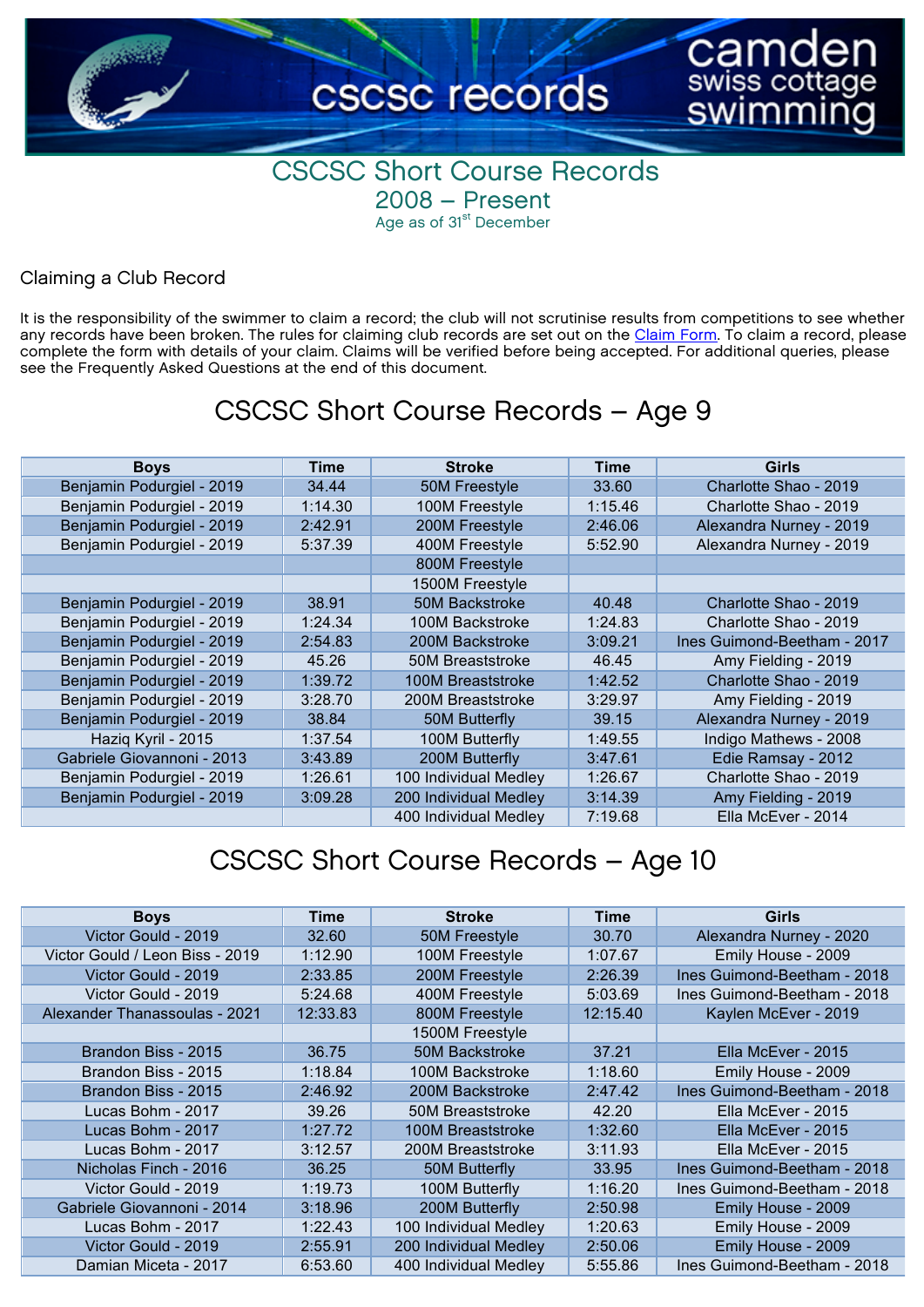| <b>Boys</b>                | Time     | <b>Stroke</b>         | Time     | Girls                       |
|----------------------------|----------|-----------------------|----------|-----------------------------|
| Lucas Bohm - 2018          | 30.31    | 50M Freestyle         | 28.58    | Alexandra Nurney - 2021     |
| <b>Hok Wong - 2009</b>     | 1:06.80  | 100M Freestyle        | 1:03.62  | Alexandra Nurney - 2021     |
| <b>Hok Wong - 2009</b>     | 2:20.26  | 200M Freestyle        | 2:18.22  | Alexandra Nurney - 2021     |
| Gabriele Giovannoni - 2015 | 5:03.25  | 400M Freestyle        | 4:49.58  | Ava Lambropoulos - 2018     |
| <b>Hok Wong - 2009</b>     | 10:58.80 | 800M Freestyle        | 10:03.13 | Ines Guimond-Beetham - 2019 |
| <b>Hok Wong - 2009</b>     | 19:23.34 | 1500M Freestyle       | 19:32.66 | Ines Guimond-Beetham - 2019 |
| Sapir Pasheli - 2019       | 34.46    | <b>50M Backstroke</b> | 33.34    | Julia Murphy - 2014         |
| Brandon Biss - 2016        | 1:15.38  | 100M Backstroke       | 1:12.62  | Alexandra Nurney - 2021     |
| Brandon Biss - 2016        | 2:37.44  | 200M Backstroke       | 2:38.29  | Alexandra Nurney - 2021     |
| Lucas Bohm - 2018          | 36.33    | 50M Breaststroke      | 37.81    | Charlotte Shao - 2021       |
| Lucas Bohm - 2018          | 1:21.42  | 100M Breaststroke     | 1:21.38  | Ella McEver - 2016          |
| Lucas Bohm - 2018          | 2:59.03  | 200M Breaststroke     | 2:51.65  | Ella McEver - 2016          |
| Nicholas Finch - 2017      | 32.70    | 50M Butterfly         | 31.75    | Alexandra Nurney - 2021     |
| Leo He - 2016              | 1:16.11  | 100M Butterfly        | 1:10.70  | Ava Lambropoulos - 2018     |
| Ritchie Grant - 2018       | 2:53.29  | 200M Butterfly        | 2:33.46  | Ines Guimond-Beetham - 2019 |
| Lucas Bohm - 2018          | 1:14.66  | 100 Individual Medley | 1:14.21  | Julia Murphy - 2014         |
| Lucas Bohm - 2018          | 2:42.19  | 200 Individual Medley | 2:38.35  | Alexandra Nurney - 2021     |
| Sapir Pasheli - 2019       | 5:58.59  | 400 Individual Medley | 5:33.68  | Emily House - 2010          |

| <b>Boys</b>                | Time     | <b>Stroke</b>           | Time     | <b>Girls</b>                 |
|----------------------------|----------|-------------------------|----------|------------------------------|
| Lucas Bohm - 2019          | 27.82    | 50M Freestyle           | 28.74    | Julia Murphy - 2015          |
| Lucas Bohm - 2019          | 1:01.99  | 100M Freestyle          | 1:01.72  | Anne Tavierne - 2013         |
| <b>Hok Wong - 2010</b>     | 2:11.47  | 200M Freestyle          | 2:13.80  | Alexis Lambropoulos - 2016   |
| <b>Hok Wong - 2010</b>     | 4:38.39  | 400M Freestyle          | 4:47.86  | Emily House - 2011           |
| <b>Hok Wong - 2010</b>     | 9:35.09  | 800M Freestyle          | 9:57.94  | Alexis Lambropoulos - 2016   |
| Gabriele Giovannoni - 2016 | 18:03.14 | 1500M Freestyle         | 19:09.82 | Kelly Hookway - 2008         |
| Leon Biss - 2021           | 31.63    | <b>50M Backstroke</b>   | 32.67    | Julia Murphy - 2015          |
| Leon Biss - 2021           | 1:09.32  | 100M Backstroke         | 1:09.90  | Anne Tavierne - 2013         |
| Brandon Biss - 2017        | 2:25.22  | 200M Backstroke         | 2:31.01  | Isabella Thanassoulas - 2021 |
| Lucas Bohm - 2019          | 33.92    | <b>50M Breaststroke</b> | 36.18    | Ella McEver - 2017           |
| Lucas Bohm - 2019          | 1:12.75  | 100M Breaststroke       | 1:18.60  | Ella McEver - 2017           |
| Lucas Bohm - 2019          | 2:44.21  | 200M Breaststroke       | 2:45.15  | Ella McEver - 2017           |
| Victor Gould - 2021        | 31.43    | 50M Butterfly           | 31.38    | Julia Murphy - 2015          |
| Leo He - 2017              | 1:10.64  | 100M Butterfly          | 1:09.78  | Kelly Hookway - 2008         |
| Ritchie Grant - 2019       | 2:40.12  | 200M Butterfly          | 2:33.89  | Emily House - 2011           |
| Brandon Biss - 2017        | 1:13.14  | 100 Individual Medley   | 1:11.89  | Julia Murphy - 2015          |
| Lucas Bohm - 2019          | 2:30.54  | 200 Individual Medley   | 2:33.88  | Kelly Hookway - 2008         |
| Lucas Bohm - 2019          | 5:31.03  | 400 Individual Medley   | 5:19.79  | Ava Lambropoulos - 2019      |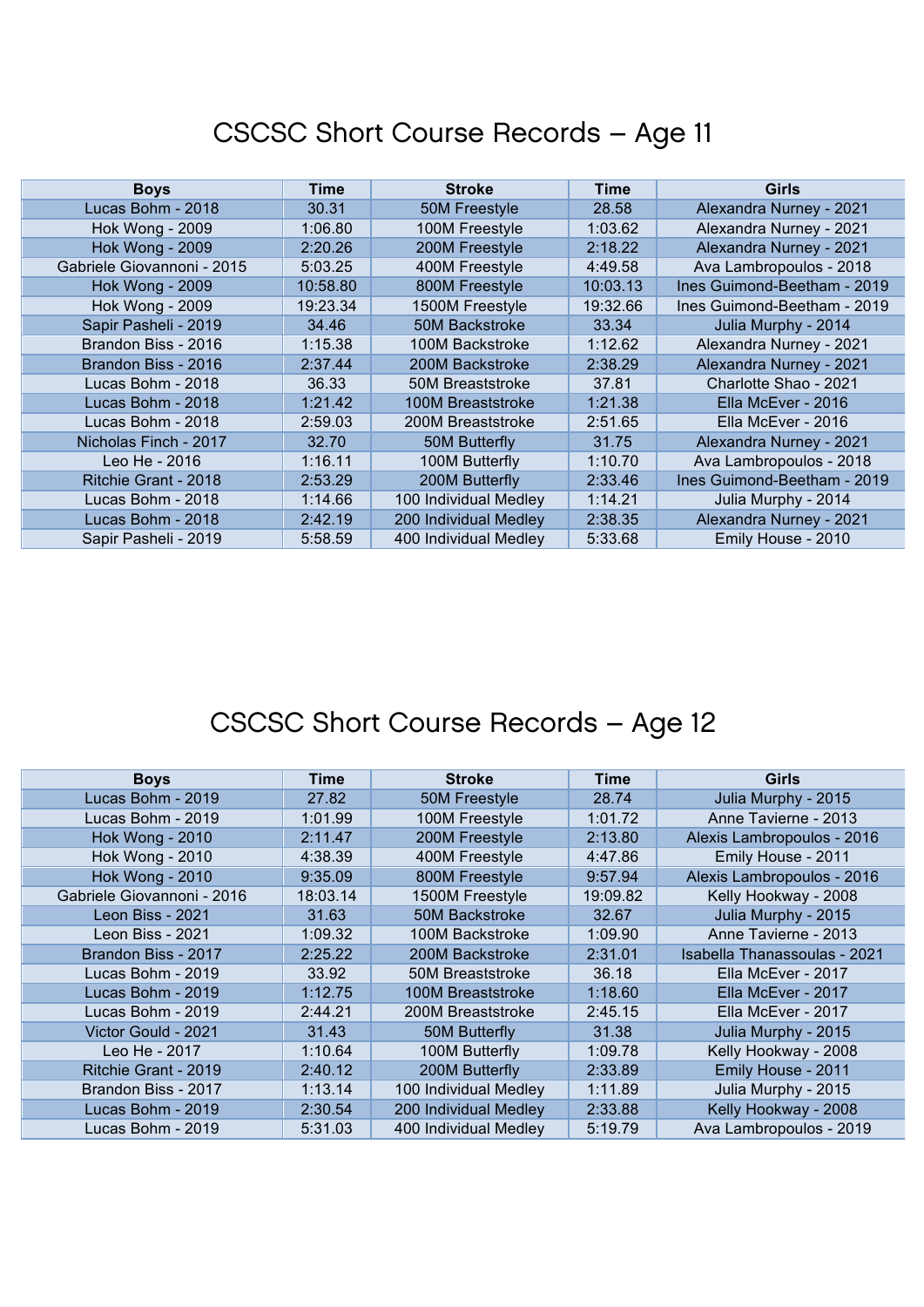| <b>Boys</b>              | Time     | <b>Stroke</b>         | Time     | <b>Girls</b>                |
|--------------------------|----------|-----------------------|----------|-----------------------------|
| Llewellyn Porter - 2021  | 24.98    | 50M Freestyle         | 27.76    | Anne Tavierne - 2014        |
| Llewellyn Porter - 2021  | 54.29    | 100M Freestyle        | 59.59    | Anne Tavierne - 2014        |
| Llewellyn Porter - 2021  | 1:59.42  | 200M Freestyle        | 2:08.61  | Anne Tavierne - 2014        |
| Llewellyn Porter - 2021  | 4:08.16  | 400M Freestyle        | 4:28.75  | Ines Guimond-Beetham - 2021 |
| Alexander Burgess - 2008 | 9:04.60  | 800M Freestyle        | 9:31.16  | Ines Guimond-Beetham - 2021 |
| Brandon Biss - 2018      | 17:28.04 | 1500M Freestyle       | 18:27.17 | Ines Guimond-Beetham - 2021 |
| Llewellyn Porter - 2021  | 29.08    | 50M Backstroke        | 31.58    | Anne Tavierne - 2014        |
| Llewellyn Porter - 2021  | 1:01.50  | 100M Backstroke       | 1:05.92  | Anne Tavierne - 2014        |
| Llewellyn Porter - 2021  | 2:14.53  | 200M Backstroke       | 2:25.40  | Anne Tavierne - 2014        |
| Llewellyn Porter - 2021  | 33.23    | 50M Breaststroke      | 35.31    | Ella McEver - 2018          |
| Llewellyn Porter - 2021  | 1:10.57  | 100M Breaststroke     | 1:16.28  | Ella McEver - 2018          |
| Llewellyn Porter - 2021  | 2:34.97  | 200M Breaststroke     | 2:41.75  | Ella McEver - 2018          |
| Llewellyn Porter - 2021  | 27.35    | 50M Butterfly         | 30.01    | Ines Guimond-Beetham - 2021 |
| Llewellyn Porter - 2021  | 58.93    | 100M Butterfly        | 1:05.05  | Ines Guimond-Beetham - 2021 |
| Llewellyn Porter - 2021  | 2:10.68  | 200M Butterfly        | 2:27.28  | Ines Guimond-Beetham - 2021 |
| Llewellyn Porter - 2021  | 1:00.89  | 100 Individual Medley | 1:09.27  | Julia Murphy - 2016         |
| Llewellyn Porter - 2021  | 2:11.00  | 200 Individual Medley | 2:26.57  | Ines Guimond-Beetham - 2021 |
| Llewellyn Porter - 2021  | 4:37.41  | 400 Individual Medley | 5:06.85  | Ines Guimond-Beetham - 2021 |

| <b>Boys</b>                | Time     | <b>Stroke</b>         | Time     | Girls                   |
|----------------------------|----------|-----------------------|----------|-------------------------|
| Leo He - 2019              | 25.35    | 50M Freestyle         | 27.27    | Anne Tavierne - 2015    |
| Leo He - 2019              | 55.59    | 100M Freestyle        | 57.92    | Anne Tavierne - 2015    |
| Antoine Divet - 2019       | 2:02.73  | 200M Freestyle        | 2:05.05  | Anne Tavierne - 2015    |
| Antoine Divet - 2019       | 4:20.83  | 400M Freestyle        | 4:24.56  | Anne Tavierne - 2015    |
| Vincent Melo Vieiro - 2010 | 9:27.88  | 800M Freestyle        | 9:32.71  | Jessica Hobbs - 2008    |
| Donatus Dragasius - 2018   | 16:55.96 | 1500M Freestyle       | 18:28.60 | Clara Ahmed - 2010      |
| Jackson Olin - 2016        | 28.57    | 50M Backstroke        | 30.33    | Emilia Magliocco - 2019 |
| Jackson Olin - 2016        | 1:00.46  | 100M Backstroke       | 1:04.05  | Anne Tavierne - 2015    |
| Jackson Olin - 2016        | 2:08.58  | 200M Backstroke       | 2:19.80  | Anne Tavierne - 2015    |
| Theo Sopel Ellis - 2011    | 33.48    | 50M Breaststroke      | 34.94    | Ella McEver - 2019      |
| Amir Castronovo - 2017     | 1:09.25  | 100M Breaststroke     | 1:14.57  | Ella McEver - 2019      |
| Alexander Borisov - 2015   | 2:29.59  | 200M Breaststroke     | 2:37.93  | Ella McEver - 2019      |
| Leo He - 2019              | 27.63    | 50M Butterfly         | 29.36    | Lauren Brantley - 2016  |
| Leo He - 2019              | 1:00.43  | 100M Butterfly        | 1:04.34  | Lauren Brantley - 2016  |
| Ritchie Grant - 2021       | 2:20.75  | 200M Butterfly        | 2:23.41  | Lauren Brantley - 2016  |
| Andrew Garcia - 2013       | 1:06.12  | 100 Individual Medley | 1:08.85  | Indigo Mathews - 2013   |
| Jackson Olin - 2016        | 2:16.98  | 200 Individual Medley | 2:24.94  | Ella McEver - 2019      |
| Jackson Olin - 2016        | 4:49.53  | 400 Individual Medley | 5:01.64  | Ella McEver - 2019      |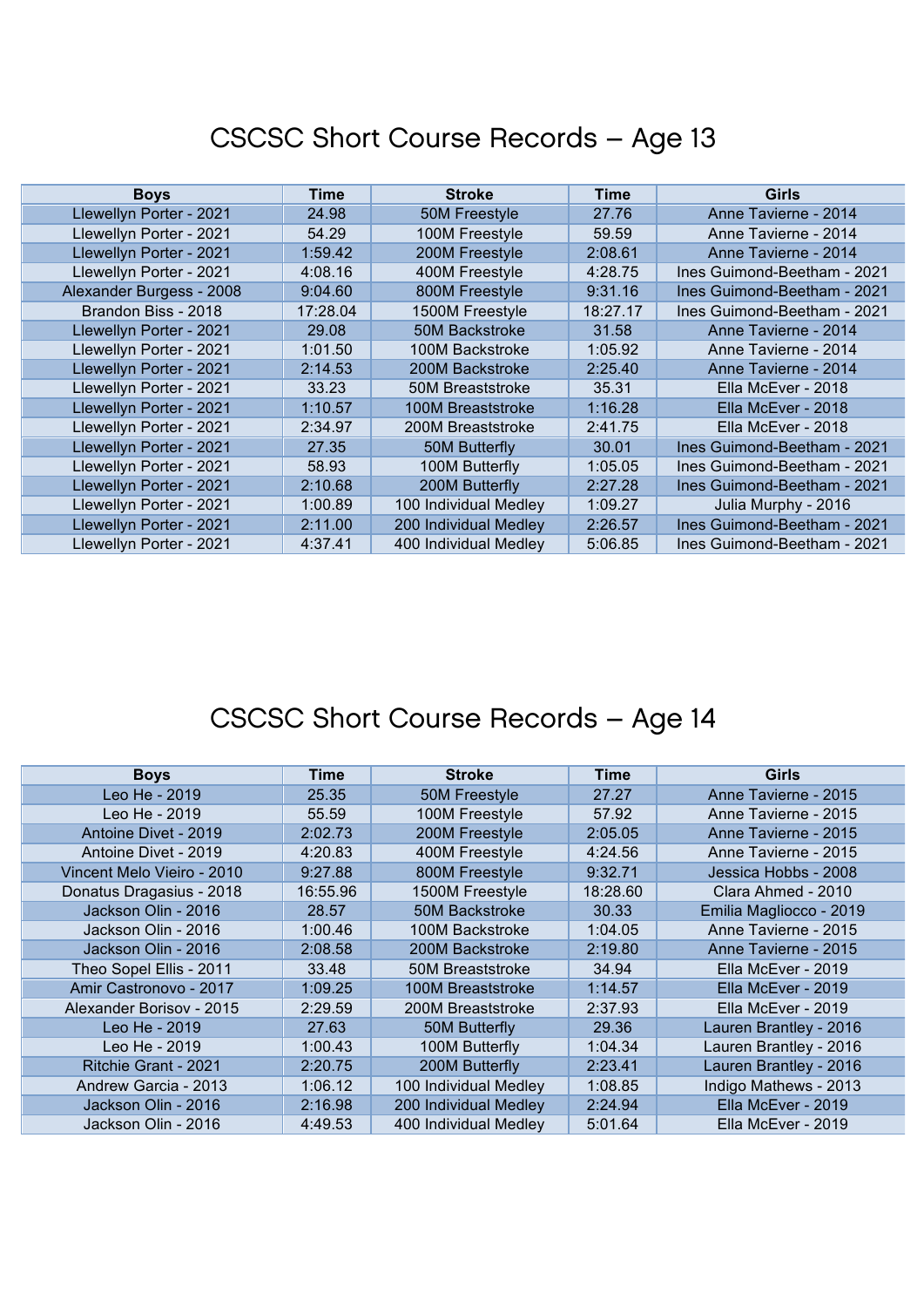| <b>Boys</b>              | Time     | <b>Stroke</b>           | <b>Time</b> | Girls                      |
|--------------------------|----------|-------------------------|-------------|----------------------------|
| Leo Jaggs - 2009         | 25.03    | 50M Freestyle           | 26.85       | Natalia Kaczmarczyk - 2015 |
| Leo Jaggs - 2009         | 53.04    | 100M Freestyle          | 57.25       | Anna Podurgiel - 2017      |
| Yann Divet - 2018        | 1:58.78  | 200M Freestyle          | 2:03.33     | Anne Tavierne - 2016       |
| Yann Divet - 2018        | 4:11.32  | 400M Freestyle          | 4:21.51     | Alexis Lambropoulos - 2019 |
| Alexander Burgess - 2010 | 8:55.35  | 800M Freestyle          | 9:18.70     | Olivia Willis - 2012       |
| Yann Divet - 2018        | 16:41.57 | 1500M Freestyle         | 18:05.72    | Jessica Hobbs - 2009       |
| Jackson Olin - 2017      | 28.01    | 50M Backstroke          | 30.80       | Isobel Moffatt - 2013      |
| Jackson Olin - 2017      | 59.71    | 100M Backstroke         | 1:04.69     | Anne Tavierne - 2016       |
| Bryce Puszet - 2014      | 2:09.08  | 200M Backstroke         | 2:20.48     | Ann Schmitt - 2015         |
| Alexander Borisov - 2016 | 31.41    | <b>50M Breaststroke</b> | 35.90       | Sarah Taylor-Reid - 2010   |
| Alexander Borisov - 2016 | 1:06.89  | 100M Breaststroke       | 1:15.56     | Madison Hookway - 2014     |
| Alexander Borisov - 2016 | 2:25.49  | 200M Breaststroke       | 2:41.76     | Ella McEver - 2020         |
| Benjamin Moore - 2016    | 27.64    | 50M Butterfly           | 29.81       | Isobel Moffatt - 2013      |
| Leo Jaggs - 2009         | 59.69    | 100M Butterfly          | 1:04.86     | Indigo Mathews - 2014      |
| Alexander Borisov - 2016 | 2:13.38  | 200M Butterfly          | 2:26.34     | Isobel Moffatt - 2013      |
| Alexander Borisov - 2016 | 1:01.84  | 100 Individual Medley   | 1:08.21     | Kelly Hookway - 2011       |
| Alexander Borisov - 2016 | 2:12.55  | 200 Individual Medley   | 2:22.39     | Olivia Willis - 2012       |
| Alexander Borisov - 2016 | 4:41.46  | 400 Individual Medley   | 5:03.70     | Isobel Moffatt - 2013      |

| <b>Boys</b>                | Time     | <b>Stroke</b>         | <b>Time</b> | Girls                    |
|----------------------------|----------|-----------------------|-------------|--------------------------|
| Leo Jaggs - 2010           | 24.55    | 50M Freestyle         | 26.32       | Anna Podurgiel - 2018    |
| Leo Jaggs - 2010           | 53.09    | 100M Freestyle        | 56.37       | Anna Podurgiel - 2018    |
| Jackson Olin - 2018        | 1:53.78  | 200M Freestyle        | 2:03.96     | Anna Podurgiel - 2018    |
| Yann Divet - 2019          | 4:08.45  | 400M Freestyle        | 4:21.46     | Olivia Willis - 2013     |
| Alexander Burgess - 2011   | 8:38.58  | 800M Freestyle        | 9:26.96     | Jessica Hobbs - 2010     |
| Alexander Burgess - 2011   | 16:37.71 | 1500M Freestyle       | 18:36.23    | Katharine Spooner - 2009 |
| Leo Jaggs - 2010           | 28.29    | <b>50M Backstroke</b> | 28.95       | Emilia Magliocco - 2021  |
| Jackson Olin - 2018        | 57.78    | 100M Backstroke       | 1:02.38     | Rosie Hughes - 2011      |
| Jackson Olin - 2018        | 2:03.46  | 200M Backstroke       | 2:16.25     | Olivia Willis - 2013     |
| Qasim Khan - 2015          | 32.35    | 50M Breaststroke      | 35.03       | Ella McEver - 2021       |
| Alexander Borisov - 2017   | 1:06.07  | 100M Breaststroke     | 1:13.21     | Madison Hookway - 2015   |
| Alexander Borisov - 2017   | 2:22.82  | 200M Breaststroke     | 2:35.99     | Ella McEver - 2021       |
| Jackson Olin - 2018        | 26.47    | 50M Butterfly         | 28.44       | Anna Podurgiel - 2018    |
| Jackson Olin - 2018        | 58.05    | 100M Butterfly        | 1:01.95     | Anna Podurgiel - 2018    |
| Alexander Borisov - 2017   | 2:09.95  | 200M Butterfly        | 2:23.21     | Isobel Moffatt - 2014    |
| William Rittenhouse - 2012 | 1:01.80  | 100 Individual Medley | 1:06.39     | Olivia Willis - 2013     |
| Alexander Borisov - 2017   | 2:09.19  | 200 Individual Medley | 2:17.24     | Olivia Willis - 2013     |
| Brendan Comyn - 2014       | 4:40.39  | 400 Individual Medley | 4:51.06     | Ella McEver - 2021       |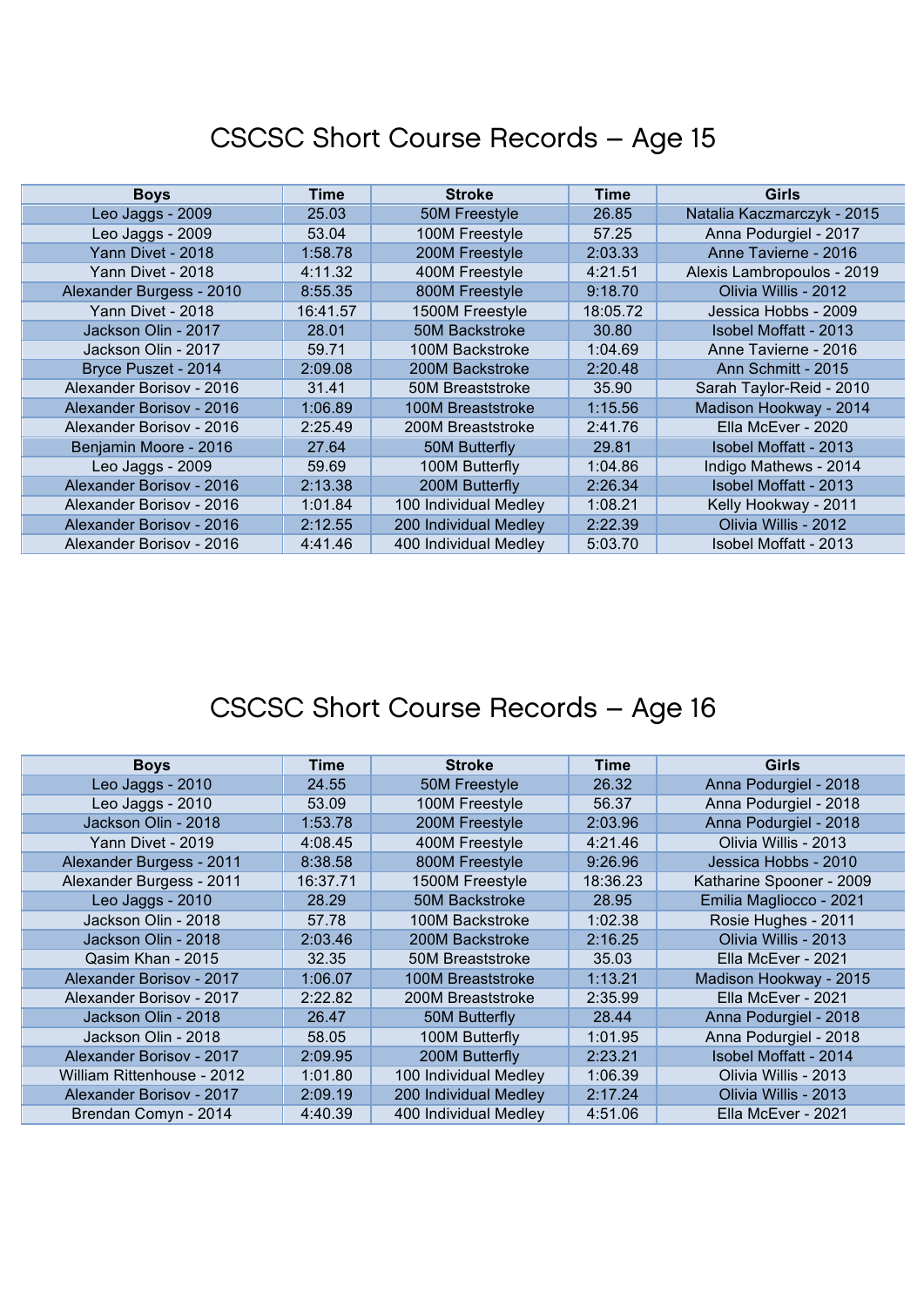| <b>Boys</b>                | Time     | <b>Stroke</b>         | Time    | <b>Girls</b>              |
|----------------------------|----------|-----------------------|---------|---------------------------|
| Leo Jaggs - 2011           | 23.51    | 50M Freestyle         | 26.20   | Anna Podurgiel - 2019     |
| Leo Jaggs - 2011           | 51.74    | 100M Freestyle        | 56.04   | Anna Podurgiel - 2019     |
| Leo Jaggs - 2011           | 1:52.02  | 200M Freestyle        | 2:01.55 | Anna Podurgiel - 2019     |
| Alex Panteli - 2015        | 4:05.74  | 400M Freestyle        | 4:21.38 | Anna Podurgiel - 2019     |
| Leo Jaggs - 2011           | 8:40.39  | 800M Freestyle        | 9:22.99 | Jessica Hobbs - 2011      |
| Joel Sands - 2009          | 16:49.57 | 1500M Freestyle       |         |                           |
| Leo Jaggs - 2011           | 28.21    | 50M Backstroke        | 29.15   | Anna Podurgiel - 2019     |
| Jackson Olin - 2019        | 56.27    | 100M Backstroke       | 1:03.73 | Gaurika Singh - 2019      |
| Jackson Olin - 2019        | 1:59.50  | 200M Backstroke       | 2:18.56 | Sophie Rittenhouse - 2012 |
| Alex Lezard - 2016         | 31.96    | 50M Breaststroke      | 34.74   | Madison Hookway - 2016    |
| Alex Lezard - 2016         | 1:07.46  | 100M Breaststroke     | 1:14.34 | Madison Hookway - 2016    |
| Brendan Comyn - 2015       | 2:29.88  | 200M Breaststroke     | 2:41.89 | Sarah Taylor-Reid - 2012  |
| Jackson Olin - 2019        | 25.22    | 50M Butterfly         | 28.21   | Anna Podurgiel - 2019     |
| Jackson Olin - 2019        | 56.19    | 100M Butterfly        | 1:01.26 | Lauren Brantley - 2019    |
| Tudor Puszet - 2013        | 2:09.63  | 200M Butterfly        | 2:18.42 | Lauren Brantley - 2019    |
| Alex Lezard - 2016         | 1:00.24  | 100 Individual Medley | 1:03.69 | Anna Podurgiel - 2019     |
| William Rittenhouse - 2013 | 2:09.64  | 200 Individual Medley | 2:17.27 | Anna Podurgiel - 2019     |
| Alexander Kapanadze - 2015 | 4:38.45  | 400 Individual Medley | 4:56.75 | Lauren Brantley - 2019    |

| <b>Boys</b>                       | Time     | <b>Stroke</b>           | Time    | Girls                      |
|-----------------------------------|----------|-------------------------|---------|----------------------------|
| Leo Jaggs - 2012                  | 23.50    | 50M Freestyle           | 27.84   | Jessica Hobbs - 2012       |
| Leo Jaggs - 2012                  | 51.13    | 100M Freestyle          | 59.68   | Jessica Hobbs - 2012       |
| Leo Jaggs - 2012                  | 1:53.12  | 200M Freestyle          | 2:09.70 | Jessica Hobbs - 2012       |
| William Rittenhouse - 2014        | 4:09.16  | 400M Freestyle          | 4:29.55 | Jessica Hobbs - 2012       |
| Edward Graham - 2011              | 8:29.39  | 800M Freestyle          |         |                            |
| Peter Schlichter - 2015           | 17:17.47 | 1500M Freestyle         |         |                            |
| James Slade - 2015                | 27.21    | <b>50M Backstroke</b>   | 31.78   | Kelly Hookway - 2014       |
| Alexander Kapanadze - 2016        | 59.05    | 100M Backstroke         | 1:04.11 | Sophie Rittenhouse - 2013  |
| William Rittenhouse - 2014        | 2:05.29  | 200M Backstroke         | 2:21.76 | Sophie Rittenhouse - 2013  |
| James Slade - 2015                | 30.28    | <b>50M Breaststroke</b> | 35.48   | Sarah Taylor-Reid - 2013   |
| James Slade - 2015                | 1:06.97  | 100M Breaststroke       | 1:15.12 | Madison Hookway - 2017     |
| George Kapanadze - 2015           | 2:29.45  | 200M Breaststroke       | 2:46.87 | Sarah Taylor-Reid - 2013   |
| James Slade - 2015                | 25.85    | 50M Butterfly           | 30.28   | Kelly Hookway - 2014       |
| Leo Jaggs - 2012                  | 58.40    | 100M Butterfly          | 1:05.62 | Kelly Hookway - 2014       |
| <b>William Rittenhouse - 2014</b> | 2:08.34  | 200M Butterfly          | 2:17.88 | Ally Larson - 2018         |
| James Slade - 2015                | 59.06    | 100 Individual Medley   | 1:15.17 | R. Cruickshank-Hull - 2009 |
| James Slade - 2015                | 2:04.82  | 200 Individual Medley   | 2:12.87 | Ally Larson - 2018         |
| William Rittenhouse - 2014        | 4:30.19  | 400 Individual Medley   | 4:42.44 | Ally Larson - 2018         |